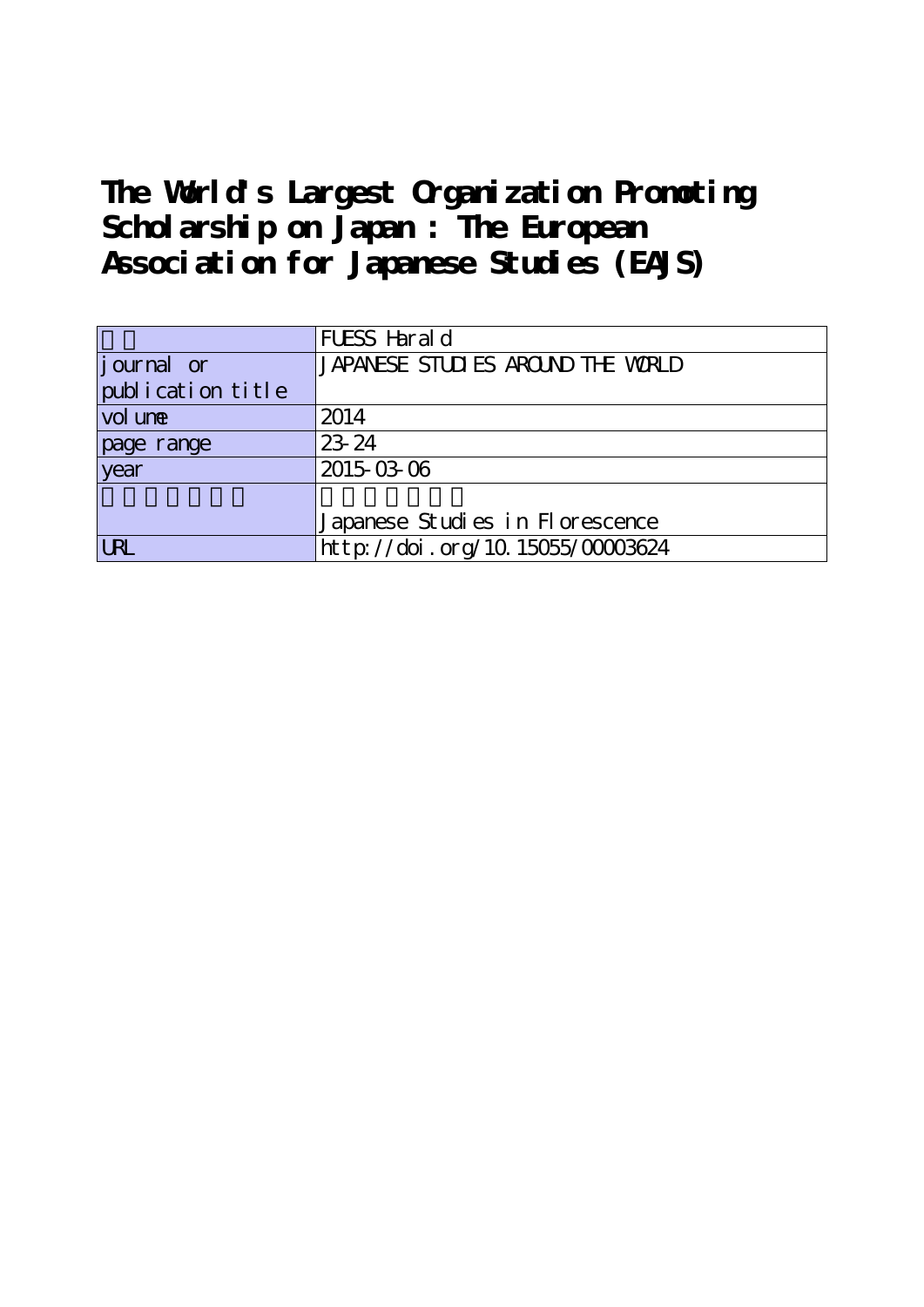| Europe |  |  |
|--------|--|--|
|        |  |  |

## The World's Largest Organization Promoting Scholarship on Japan: The European Association for Japanese Studies (EAJS)

## Harald Fuess

Why has Europe created the largest association of Japanese Studies at a time when Japan is losing its international self-confidence and is increasingly isolating itself academically while China and Korea are aggressively increasing their intellectual outreach to the rest of the world? There appears to be a contradiction between Japanese self-image and how Japan is perceived by the rest of the world. The interest in Japan outside of Japan has never been higher than today. The number of young people taking Japanese language classes is still increasing, and recent years' Japanese language proficiency examination results and the quality of foreign scholarship and publications have never been better or broader. But either Japan does not know of its attractiveness, or it does not want to know. Instead, it is obsessed with contemplating its gentle decline as an economic power. Let me elaborate here on the development of the European Association of Japanese Studies and its prospects.

The European Association of Japanese Studies already has a forty year old tradition, and as a matter of policy promotes academic quality in an international and inclusive manner. The main language at its events is English, but it is also possible to present or discuss issues in Japanese, the language of the country we all study. Its traditional common activity is to organize a major conference every three years moving to a different location in Europe every time. At the last EAJS conference in 2011 in Tallinn (Estonia) over 700 scholars participated; the next conference is scheduled for Lisbon in Portugal in 2017. Ten thematic sections are planned at the conference and the European Association of Japanese Language teachers will also hold its meetings together with the EAJS.

Over the years EAJS has also developed a second line of activity, namely Pan-European support of doctoral students, which it calls EAJS Ph.D. Workshops. These also take place regularly at different locations in Europe, especially prior to the main conferences. In recent years the demand was so high, with about 80 applications for the 15–20 slots for doctoral students, that the frequency was increased to once a year. The professors advising the students are usually from a similar discipline but from another country. In a regular fashion EAJS also conducts the selection process for the TIFO scholarships for students to conduct research in Japan for about three months. Several times the EAJS also honored the best books published during the last three years with the EAJS book prize.